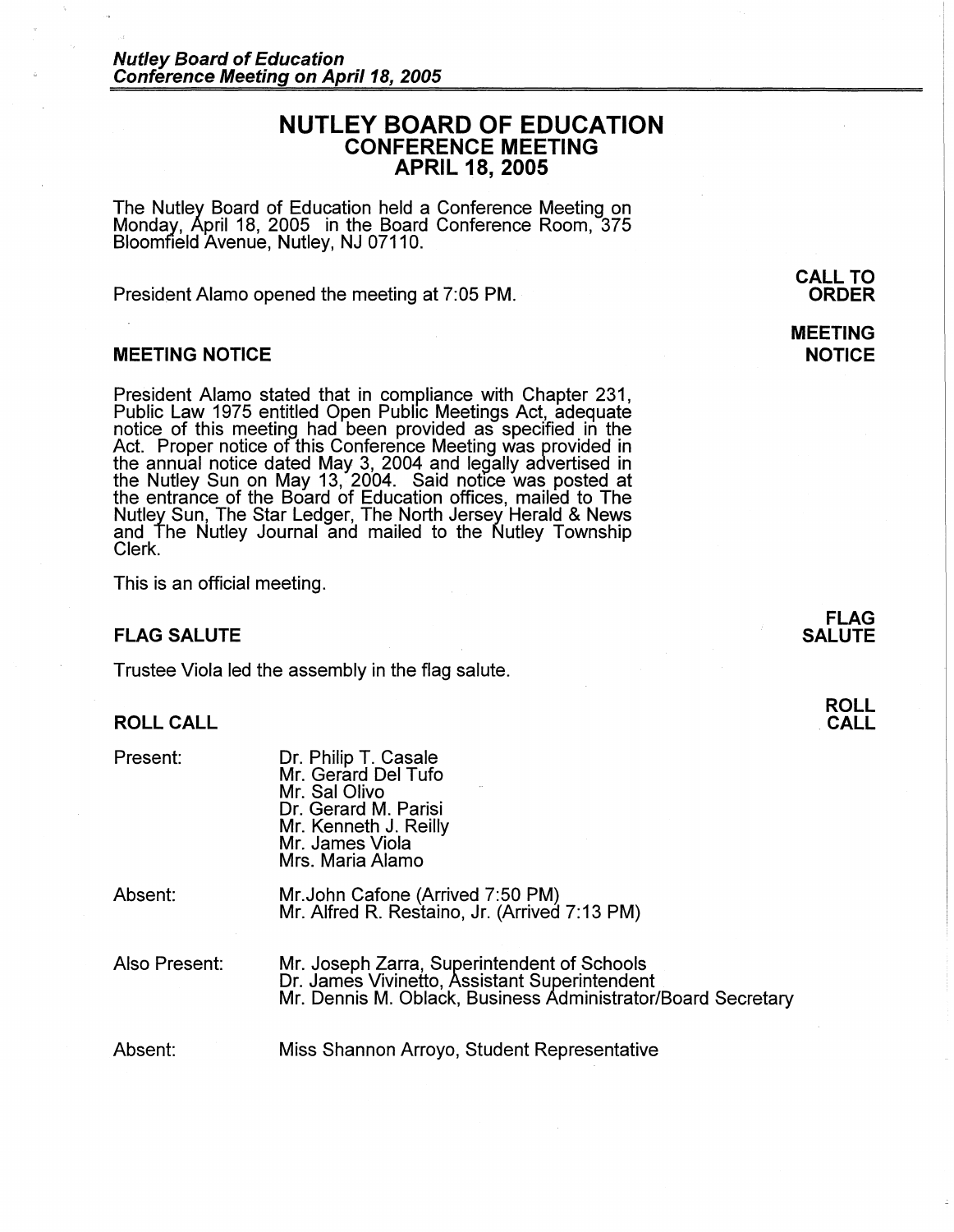### **ITEMS DISCUSSED**

1. President Alamo distributed and discussed the addendum items and asked the Trustees to move them at the Regular Meeting.

# **MOTION TO ADJOURN TO EXECUTIVE SESSION**

At 7:13 PM Trustee Parisi moved and Trustee Viola seconded the following resolution:

WHEREAS, the Board of Education will be discussing matters exempt from public discussion pursuant to N.J.S.A. 10:4-12,

NOW, THEREFORE, BE IT RESOLVED that the Board of Education recess to closed executive session at this time in the conference room to discuss personnel matters, and

BE IT FURTHER RESOLVED that the results of the discussions will be made public by inclusion on the agenda of a subsequent meeting of the Board of Education or when the reasons for discussing such matters in closed session no longer exist.

The motion was unanimously approved by voice vote.

### **RECONVENE**

At 7:50 PM the Board reconvened in open public session on a motion by Trustee Casale, seconded by Trustee Olivo, and unanimously approved by voice vote.

### **ROLL CALL**

Present:

- Mr.John Cafone Dr. Philip T. Casale Mr. Gerard Del Tufo Mr. Sal Olivo Dr. Gerard M. Parisi Mr. Kenneth J. Reilly Mr. Alfred R. Restaino, Jr. Mr. James Viola Mrs. Maria Alamo
- Also Present: Mr. Joseph Zarra, Superintendent of Schools<br>Dr. James Vivinetto, Assistant Superintendent Mr. Dennis M. Oblack, Business Administrator/Board Secretary

# **ITEMS DISCUSSED (Con'd)**

2. Superintendent Zarra reported that the Academic Committee has suggested that numeric grades be shown on the first

### **ITEMS DISCUSSED**

### **EXECUTIVE SESSION**

#### **OPEN MEETING**

### **ROLL CALL**

### **ITEMS DISCUSSED**